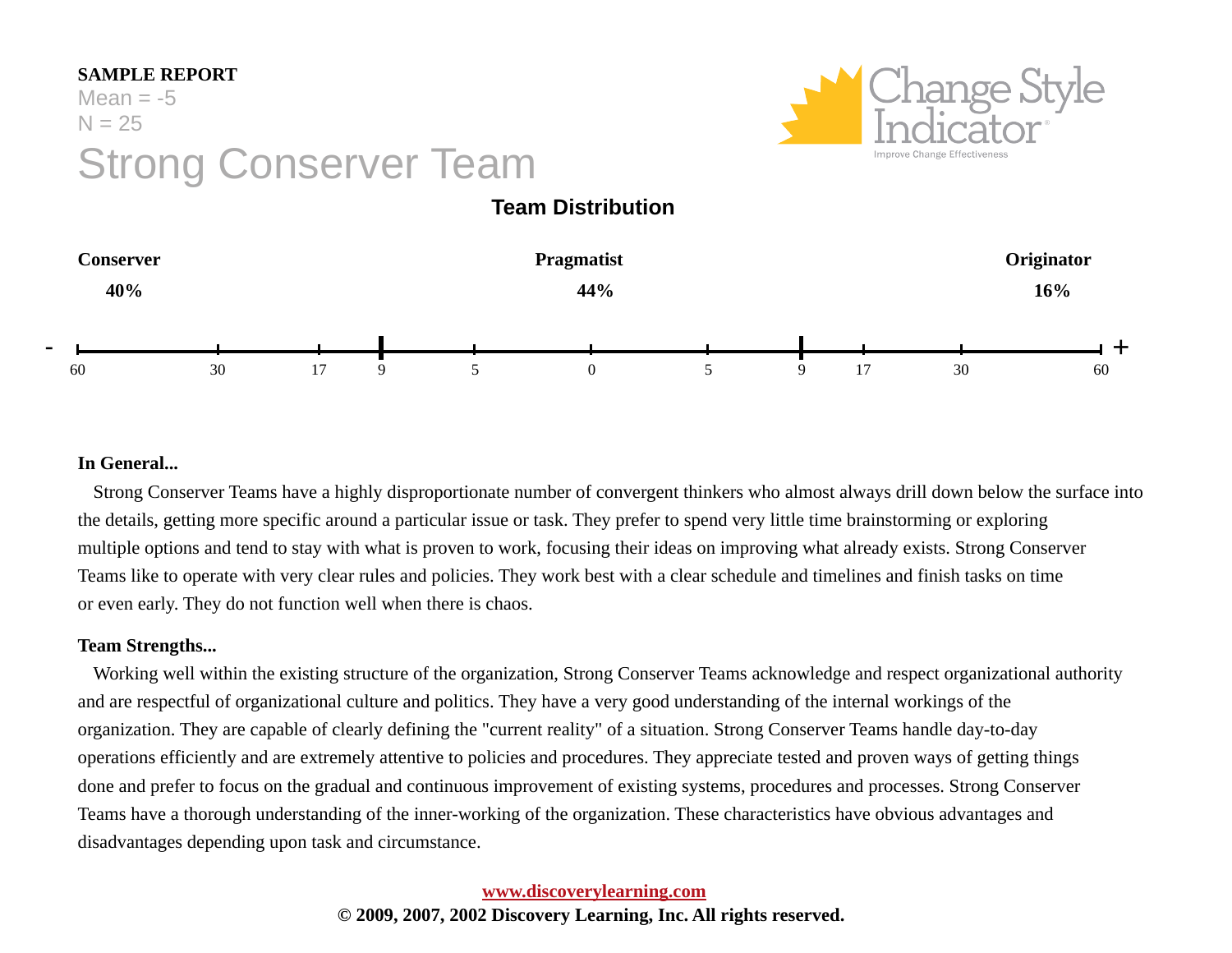

# Strong Conserver Team

#### **Team Blindspots...**

Strong Conserver Teams may discourage innovation by over-focusing on current processes or procedures. They may also discount new ideas and ways of doing things as impractical or unnecessary and can think of many reasons not to try a new idea. They may also adapt to changing business demands too slowly. At times, Strong Conserver Teams may have trouble seeing beyond the day-to-day demands to understand the broader, more strategic challenges facing the team or organization, compromising long-term strategy for short-term goals. They may stick with the status quo for too long.

#### **Preferred Work Environment...**

The preferred work environment for Strong Conserver Teams is very stable, structured and predictable. They prefer clearly defined rules, policies and timelines. They like to build upon what already exists and is working. Strong Conserver Teams like security and predictability and dislike chaos.

#### **What Team Leaders Need to Know...**

Some possible challenges may arise for leaders of Strong Conserver Teams. Leaders must be prepared to give team members detailed information. Strong Conserver Teams want decisions made quickly in a structured and predictable manner, and the decision-making process should be logical, analytical and data-driven. Team members will be quite frustrated by too many options. Leaders also need to make sure that any Originators on the team are heard and appreciated and do not become frustrated and disengage or leave. Problem analysis should go from the specific to the general, building the puzzle piece by piece. Leaders should ask exploring and clarifying questions when possible, rather than telling or directing. It is important to take the time to build buy-in for change because when the Strong Conserver Team disagrees, they know how to use existing rules, policies and regulations to block any changes they do not like.

#### **Leading the Team Through Change...**

When leading a Strong Conserver Team through change, it is important for leaders to acknowledge and honor what is currently working or has worked successfully in the past and to emphasize the contributions this team has made to the organization. Leaders should explore